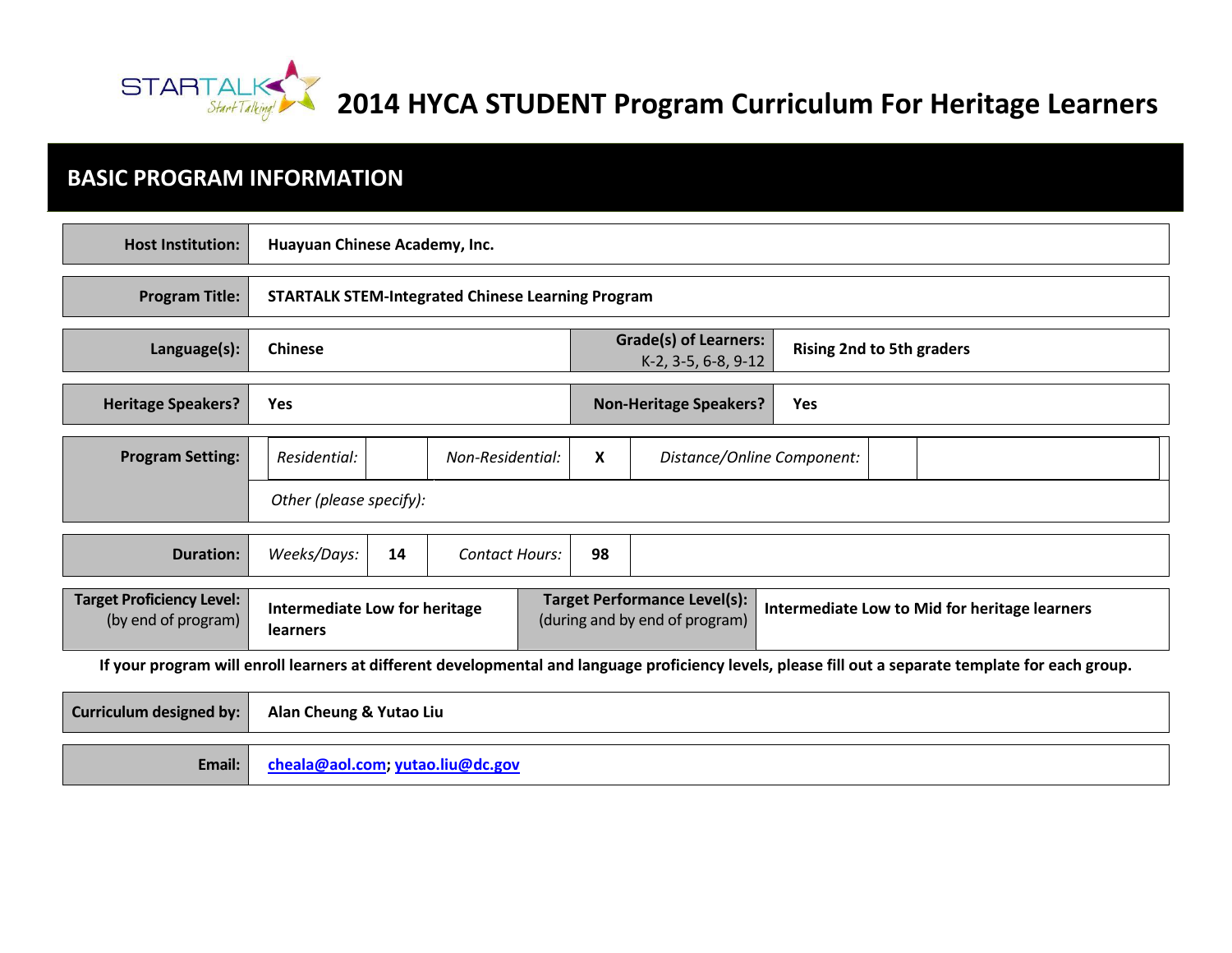#### **STARTALK-endorsed Principles for Effective Teaching and Learning**

- Implementing a standards-based and thematically organized curriculum
- Facilitating a learner-centered classroom
- Using target language and providing comprehensible input for instruction
- Integrating culture, content, and language in a world language classroom
- Adapting and using age-appropriate authentic materials
- Conducting performance-based assessment

## **STAGE 1: What will learners be able to do with what they know by the end of the program?**

### **Program Overview and Theme**

In a paragraph, provide a brief overview of your program. What is the theme that will guide standards-based instruction and learning throughout the program? What will learners experience during the program? What do you hope learners will be able to do after the program ends?

The three-week "STARTALK STEM-Integrated Chinese Learning Program" held by Huayuan Chinese Academy will engage 45 rising grade 2-5 students in a Mandarin Chinese immersion experience, with the theme, "Explore Water, an Essential Element of Life," offering fun and creative hands-on STEM activities as a vehicle for language learning and including a field trip and final performance for parents. The majority of students have no prior background in Chinese, with a few Chinese heritage learners and returning students from the 2013 summer program.

The program is comprised of daily language, culture, STEM activities, computer-assisted language reflection, a one-day curriculum-related field trip, and final performance. During the program, the students will meet the main character of the program, water baby (an imaginary figure from the story of "The journey of water babies," symbolizing water) from China, and experience water baby's fun life (friends and family), magic show (three states and water cycle), and adventures (different water bodies and water pollution). At the end of the program, heritage students will be able to communicate in simple sentences and develop interpretive reading and presentational writing skills in intermediate-low level about such topics as weather, family members, colors, water-related sports, three states of water, and water pollution. Students will gain hands-on experiences with selected Chinese cultural practices and products, such as Chinese landscape painting, dragon boat making, tea culture, Martial Arts, Taichi, and Chinese dancing. Students will understand that the Yangtze and Yellow rivers are mother rivers in Chinese culture. In the final performance day, students will perform Chinese singing, skits, Martial Arts, Taichi, and Chinese dancing. The students will use computers to reinforce learned language skills.

## **Learning Targets**

Identify the learning targets for your program. First, choose the NCSSFL-ACTFL Global Can-Do Benchmarks that are appropriate to learners' proficiency level(s) and your program goals. Then, select program specific NCSSFL-ACTFL Can-Do Statements that reflect the specific content of your program or create your own. Attention to and balance of the various modes will depend on your program goal(s). A master list of the NCSSFL-ACTFL Global Can-Do Benchmarks and Can-Do Statements is available at [https://startalk.umd.edu/resources/NCSSFL\\_ACTFLCanDos.pdf.](https://startalk.umd.edu/resources/NCSSFL_ACTFLCanDos.pdf) You will then be able to use LinguaFolio® Online to document the learning targets you've selected.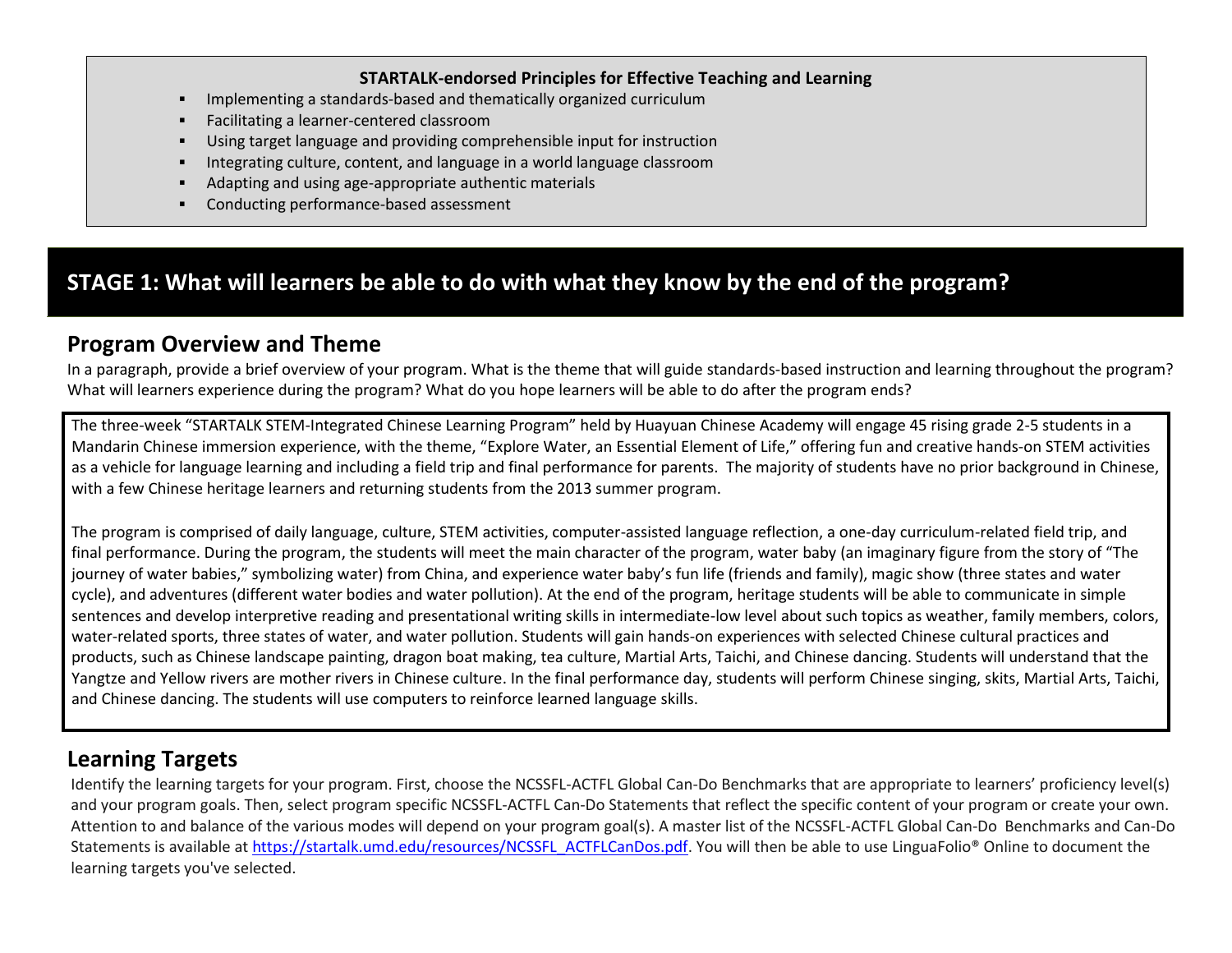| NCSSFL-ACTFL GLOBAL CAN-DO BENCHMARKS |  |
|---------------------------------------|--|
|                                       |  |

*Be sure to label the mode and proficiency level of each statement.*

#### **PROGRAM CAN-DO STATEMENTS OR NCSSFL-ACTFL CAN-DO STATEMENTS**

*Number the Can-Do statements here and then transfer to Stage 3.* 

| <b>Interpersonal Communication</b>                                                                                                                                                                                        |                                                                                                                                                                                              |  |  |  |
|---------------------------------------------------------------------------------------------------------------------------------------------------------------------------------------------------------------------------|----------------------------------------------------------------------------------------------------------------------------------------------------------------------------------------------|--|--|--|
| Intermediate Low: I can participate in conversations on a number of<br>familiar topics using simple sentences. I can handle short social interactions<br>in everyday situations by asking and answering simple questions. | 1. I can have a simple conversation on a number of everyday topics,<br>including friends, family, colors, food, water sports, and ocean<br>creatures using sentences or series of sentences. |  |  |  |
| Intermediate Mid: I can participate in conversations on familiar topics using<br>sentences and series of sentences.                                                                                                       | 2. I can ask and answer questions on factual information, such as<br>scientific experiments, including water cycles, the three states of<br>water, and water pollution.                      |  |  |  |
|                                                                                                                                                                                                                           | <b>Presentational Speaking</b>                                                                                                                                                               |  |  |  |
| Intermediate Low: I can present information on most familiar topics using a<br>series of simple sentences.                                                                                                                | I can describe family members, sports, water cycle and pollution<br>3.<br>using a series of sentences with some details.                                                                     |  |  |  |
| Intermediate Mid: I can make presentations on a wide variety of familiar<br>topics using connected sentences.                                                                                                             | 4. I can present a short skit or dramatic presentation on the topics<br>about family, water sports, water cycles, three states of water, and<br>water pollution using connected sentences.   |  |  |  |
| <b>Presentational Writing</b>                                                                                                                                                                                             |                                                                                                                                                                                              |  |  |  |
| Intermediate Low: I can write briefly about most familiar topics and<br>present information using a series of simple sentences.                                                                                           | 5. I can write about myself using sentences.<br>I can write about water cycle and pollution using connected<br>6.                                                                            |  |  |  |
| Intermediate Mid: I can write on a wide variety of familiar topics using<br>connected sentences.                                                                                                                          | sentences with some details.                                                                                                                                                                 |  |  |  |
|                                                                                                                                                                                                                           | <b>Interpretive Listening</b>                                                                                                                                                                |  |  |  |
| Intermediate Low: I can understand the main idea in short, simple<br>messages and presentations on familiar topics. I can understand the main                                                                             | 7. I can understand messages related to my basic needs, such as<br>teacher instructions.                                                                                                     |  |  |  |
| idea of simple conversations that I overhear.<br>Intermediate Mid: I can understand the main idea in messages and                                                                                                         | 8. I can understand the main idea from oral stories on family<br>members, water sports, three states of water, and water cycles.                                                             |  |  |  |
| presentations on a variety of topics related to everyday life and personal<br>interests and studies.                                                                                                                      | 9.<br>I can understand directions and instructions in water-related STEM<br>activities.                                                                                                      |  |  |  |
| <b>Interpretive Reading</b>                                                                                                                                                                                               |                                                                                                                                                                                              |  |  |  |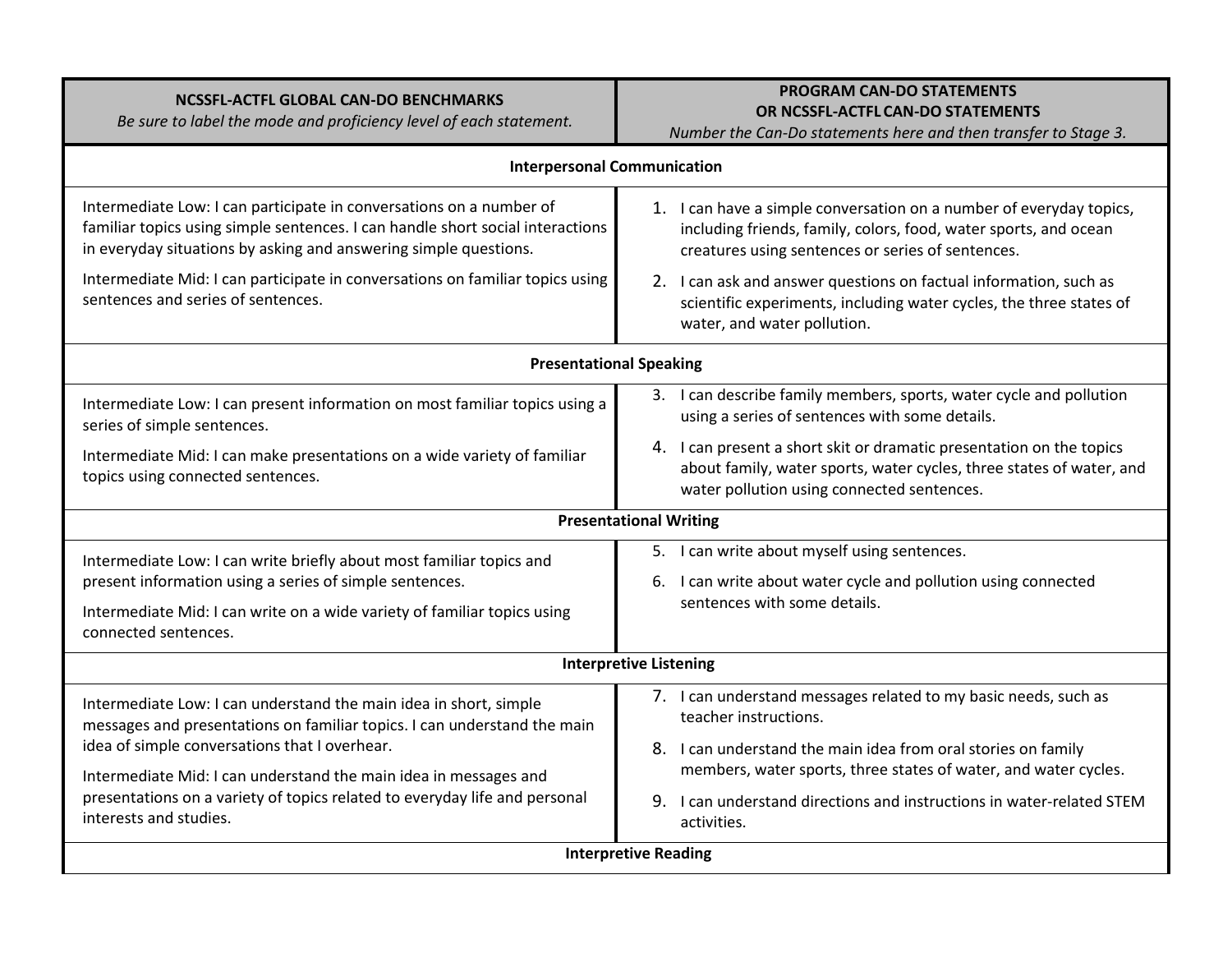| Intermediate Low: I can understand the main idea of short and simple texts                                               | 10. I can understand the main ideas of texts on selected familiar topics                                                                                       |
|--------------------------------------------------------------------------------------------------------------------------|----------------------------------------------------------------------------------------------------------------------------------------------------------------|
| when the topic is familiar.                                                                                              | (family members, colors, and water sports).                                                                                                                    |
| Intermediate Mid: I can understand the main idea of texts related to<br>everyday life and personal interests or studies. | 11. I can understand basic information in simple posters on topics,<br>including ocean creatures, three states of water, water cycles, and<br>water pollution. |

# **STAGE 2: How will learners demonstrate what they can do with what they know by the end of the program?**

#### **Summative Performance Assessment**

Describe the *major summative* performance assessments you will use for each of the three communicative modes. These assessments will provide evidence that learners have achieved the program learning objectives.

| <b>INTERPRETIVE TASK</b>                                                                                                                                                                                                                                                                                       | <b>INTERPERSONAL TASK</b>                                                                                                                                                                                                                            | <b>PRESENTATIONAL TASK</b>                                                                                                                                                                                                          |
|----------------------------------------------------------------------------------------------------------------------------------------------------------------------------------------------------------------------------------------------------------------------------------------------------------------|------------------------------------------------------------------------------------------------------------------------------------------------------------------------------------------------------------------------------------------------------|-------------------------------------------------------------------------------------------------------------------------------------------------------------------------------------------------------------------------------------|
| Learners understand, interpret, and analyze what is<br>heard, read, or viewed on a variety of topics.                                                                                                                                                                                                          | Learners interact and negotiate meaning in spoken, or<br>written conversations to share information, reactions,<br>feelings, and opinions.                                                                                                           | Learners present information, concepts, and ideas to<br>inform, explain, persuade, and narrate on a variety of<br>topics using appropriate media and adapting to various<br>audiences of listeners, readers, or viewers.            |
| Imagine that you will meet a water baby from<br>China and please find more information about<br>him by reading a passage about water baby<br>(including water baby's name, age, family<br>members, favorite sports, ocean creatures,<br>Chinese food, and colors) and complete a fact<br>sheet for water baby. | Using a survey form, exchange information with<br>classmates to find out detailed information<br>about their family members and things that they<br>like such as sports, ocean creatures, Chinese<br>food and colors and explain why they like them. | Develop a poster to illustrate how water is<br>polluted, including the Yangtze and Yellow<br>River in China, and how to keep water clean<br>and justify your choices and decisions. Present<br>and explain the poster to the class. |

## **STAGE 3: What will prepare learners to demonstrate what they can do with what they know?**

#### **Learning Experiences**

In this section, list the major learning experiences and related evidence of learning from the beginning through the end of your unit/program. Complete the first column with the program Can-Dos developed or identified in Stage 1. In the second column, determine the specific linguistic, cultural, and other subject matter knowledge and skills that learners will acquire as they work with your program theme. In the third column, indicate the learning experiences that will allow learners to develop these skills and knowledge so that they can perform the summative tasks identified in Stage 2.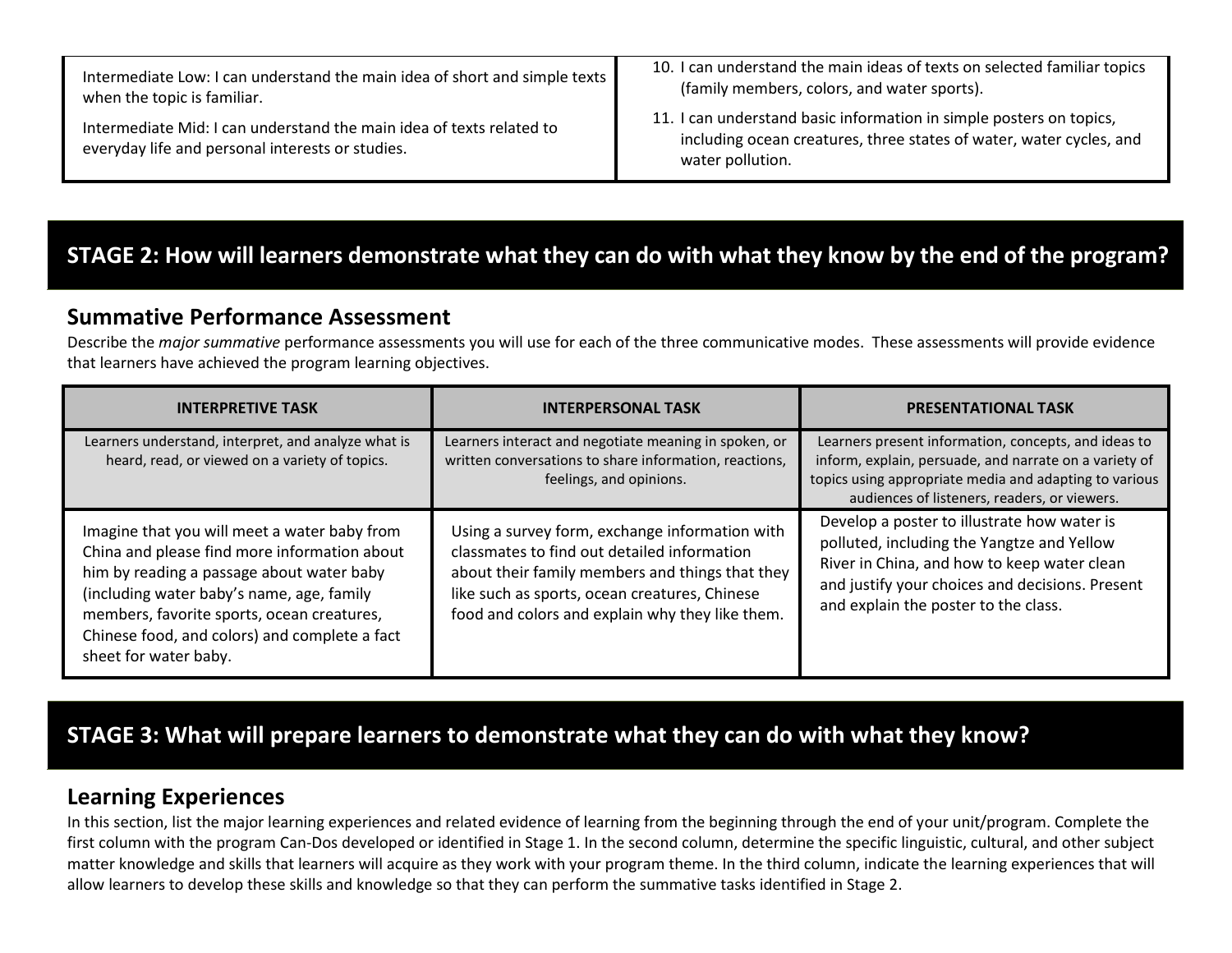| <b>PROGRAM CAN-DO STATEMENTS</b><br><b>NCSSFL-ACTFL CAN-DO STATEMENTS</b><br>Learners can                                                                                                          | LANGUAGE, CULTURE, CONTENT<br>Learners need to use                                                                                                                                                                                                                                                                                                                                                                                                                                                                                                                                                                                                                                                                                                                                                             | <b>MAJOR LEARNING EXPERIENCES &amp; EVIDENCE</b><br>Learners will experience & demonstrate                                                                                                                                                                                                                                                                                                                                                           |
|----------------------------------------------------------------------------------------------------------------------------------------------------------------------------------------------------|----------------------------------------------------------------------------------------------------------------------------------------------------------------------------------------------------------------------------------------------------------------------------------------------------------------------------------------------------------------------------------------------------------------------------------------------------------------------------------------------------------------------------------------------------------------------------------------------------------------------------------------------------------------------------------------------------------------------------------------------------------------------------------------------------------------|------------------------------------------------------------------------------------------------------------------------------------------------------------------------------------------------------------------------------------------------------------------------------------------------------------------------------------------------------------------------------------------------------------------------------------------------------|
| Copy these Can-Dos directly from Stage 1,<br>Column 2. Use one row per Can-Do.                                                                                                                     | List the vocabulary, grammatical structures,<br>language chunks, cultural knowledge, and content<br>information that learners need to accomplish the<br>Can-Dos listed in column 1.                                                                                                                                                                                                                                                                                                                                                                                                                                                                                                                                                                                                                            | Describe the key learning<br>tasks/activities/formative assessments that<br>allow learners to demonstrate that they can<br>meet the stated Can-Do.                                                                                                                                                                                                                                                                                                   |
| 1. I can have a simple conversation on a<br>number of everyday topics, including<br>friends, family, colors, food, water<br>sports, and ocean creatures using<br>sentences or series of sentences. | How many friends do you have (你有几个朋<br>友?)? I have X friends and my friend's name is<br>(我有朋友。朋友叫。。。)<br>How many people are there in your family (你家<br>有几个人?) There are four people in my family<br>(我家有四个人)。<br>I have daddy/mommy/grandpa/grandma (我有爸<br>爸妈妈爷爷奶奶。)<br>Do you have big brothers/little brothers/big<br>sisters/little sisters? (你有哥哥 / 弟弟 / 姐姐 /<br>妹妹吗?)I have/I have no(我有 / 没有)<br>What xx do you like (你喜欢 XX 吗?)<br>Do you like XX?<br>I like swimming/boating/fishing/water ball<br>fighting because (我喜欢游泳/划船/钓鱼/打水<br>球因为。。。)<br>I like dolphins, sea turtles, and see stars (我喜欢<br>海豚, 海龟, 海星。)<br>Water baby comes from China (水娃娃来自中<br>国。)<br>China has the Yangtzi River and Yellow River (中国<br>有长江和黄河。)<br>Are the dumplings tasty? Dumplings are tasty (饺<br>子好吃吗?饺子很好吃。) | Engage in student to student conversations using<br>information/opinion gap activities, surveys, and<br>other interaction activities.<br>Ask and answer questions related to cultural<br>activities in the class with the water baby puppet,<br>such as making dumplings; making dragon boats,<br>practicing Chinese calligraphy and landscape<br>painting.<br>Compare the Yangtze and Yellow River in China to<br>the Mississippi river in the U.S. |
| 2. I can ask and answer questions on factual<br>information, such as scientific<br>experiments, including bean sprout                                                                              | Does bean sprouts grow taller? (豆芽长高了吗?)<br>What does water turn into when it is hot/cold (水<br>热/冷变成什么?)? Water turns into vapor<br>when it is hot and water turns into ice when it is                                                                                                                                                                                                                                                                                                                                                                                                                                                                                                                                                                                                                        | Exchange information using simple sentences<br>about the STEM activities and results.<br>Role play with a peer to give instructions on how                                                                                                                                                                                                                                                                                                           |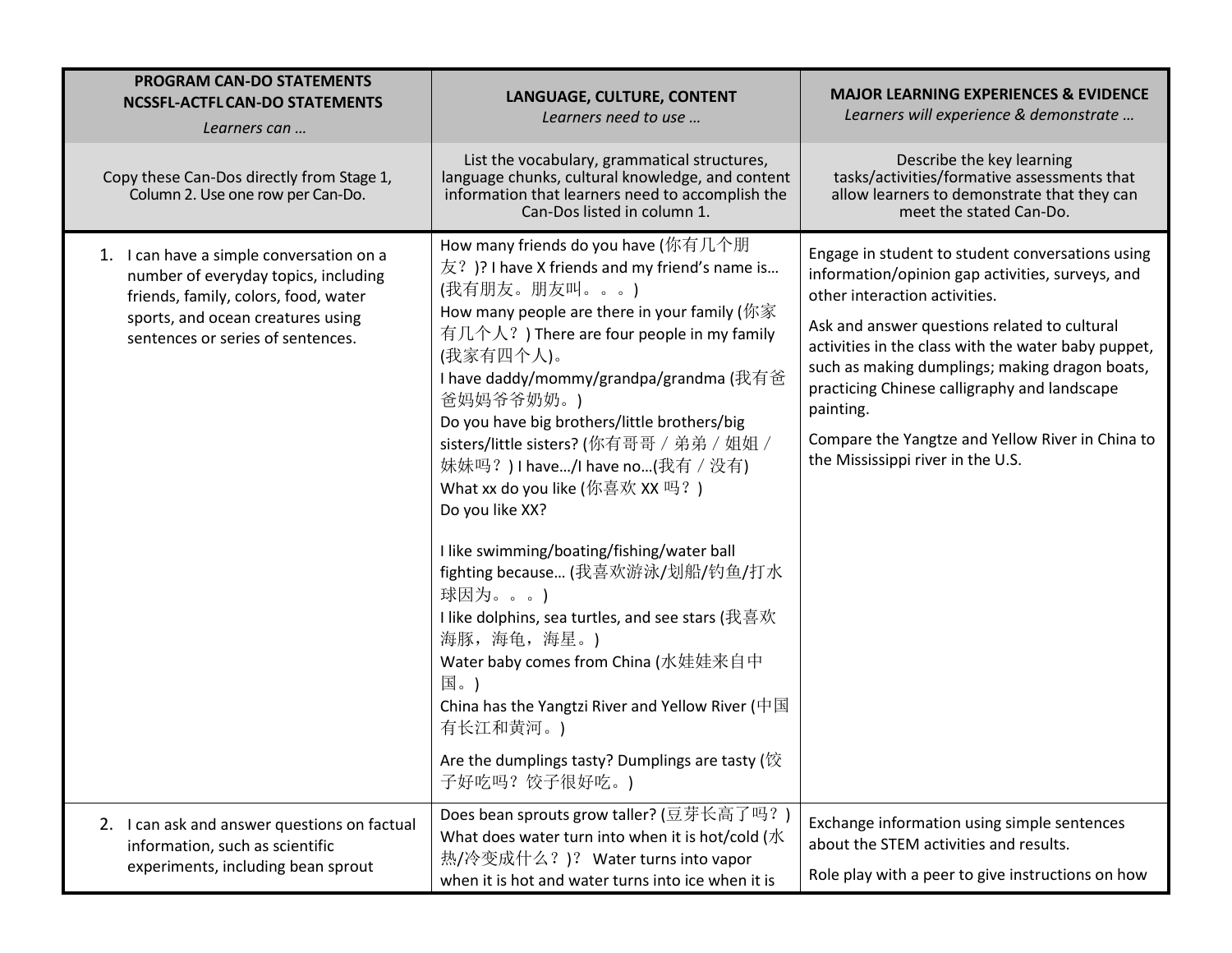| growth, water cycles, the three states of<br>water, and water pollution.                                                                                                                         | cold (水热变成气/水冷变成冰). Vapor turns into<br>cloud and cloud turns into rain (水变成气, 气变<br>成云。云变成雨。)                                                                                                                                                                      | to do STEM experiments.                                                                                                                                                                       |
|--------------------------------------------------------------------------------------------------------------------------------------------------------------------------------------------------|---------------------------------------------------------------------------------------------------------------------------------------------------------------------------------------------------------------------------------------------------------------------|-----------------------------------------------------------------------------------------------------------------------------------------------------------------------------------------------|
|                                                                                                                                                                                                  | Don't throw plastic bags and bottles (不要乱扔不<br>要乱扔塑料袋和塑料瓶。)                                                                                                                                                                                                         |                                                                                                                                                                                               |
| 3. I can describe family members, sports,<br>water cycle and pollution using a series<br>of sentences with some details.                                                                         | My daddy is tall and has black hair (我爸爸很高<br>, 有黑色的头发。)<br>Ocean is dirty/clean (海水很脏/很干净。)<br>Water turns into vapor and vapor turns into cloud<br>and cloud turns into rain (水变成气, 气变成云。<br>云变成雨。)                                                               | Present family photos to small groups or the<br>whole class.<br>Make a family tree and present it to the class.<br>Explain the water cycle to partners.<br>Describe water pollution pictures. |
| 4. I can present a short skit or dramatic<br>presentation on the topics about family,<br>water sports, water cycles, three states of<br>water, and water pollution using<br>connected sentences. | Water turns into vapor and vapor turns into cloud<br>and cloud turns into rain(水变成气。水变成云。<br>云变成雨。)<br>Ocean is dirty and there are many plastic bags and<br>bottles in the ocean (海水很脏。海里有许多塑<br>料袋和塑料瓶.)<br>Don't throw plastic bags and bottles(不要乱扔塑<br>料袋和塑料瓶。 | Present a short skit about the journey of water<br>baby going back to China, which includes the<br>elements of water cycle and water pollution.                                               |
| 5. I can write about myself using<br>sentences.                                                                                                                                                  | My name is I am xx years old. There are x people<br>in my family and they are (我叫我 xx 岁。我<br>家有 xx 个人。他们是。。。)                                                                                                                                                       | Create a family book by drawing pictures and<br>writing sentences about family.                                                                                                               |
| 6. I can write about water cycle and<br>pollution using connected sentences with<br>some details.                                                                                                | Water turns into vapor and vapor turns into cloud<br>and cloud turns into rain(水变成气, 气变成云。<br>云变成雨。)<br>Ocean is dirty(海水很脏。)                                                                                                                                       | Label water cycle pictures with short sentences.<br>Create a warning poster that water can be<br>polluted by plastic bottles and bags and how to<br>keep water clean.                         |
| 7. I can understand messages related to<br>my basic needs, such as teacher<br>instructions.                                                                                                      | Please sit down (请坐) 。Please line up (请排<br>队)。Please be quiet (请安静)。Please raise your<br>hands (请举手)。                                                                                                                                                              | Follow the teachers' instructions in class.                                                                                                                                                   |
| 8. I can understand the main idea from oral<br>stories on family members, water<br>sports, three states of water, and water                                                                      | There are five people in water baby's familly and<br>they are(水娃娃家有 5 个人, 他们是)<br>Water turns into vapor and vapor turns into cloud                                                                                                                                 | Work with authentic texts and images and<br>complete graphic organizers grouping images to<br>the correct order.                                                                              |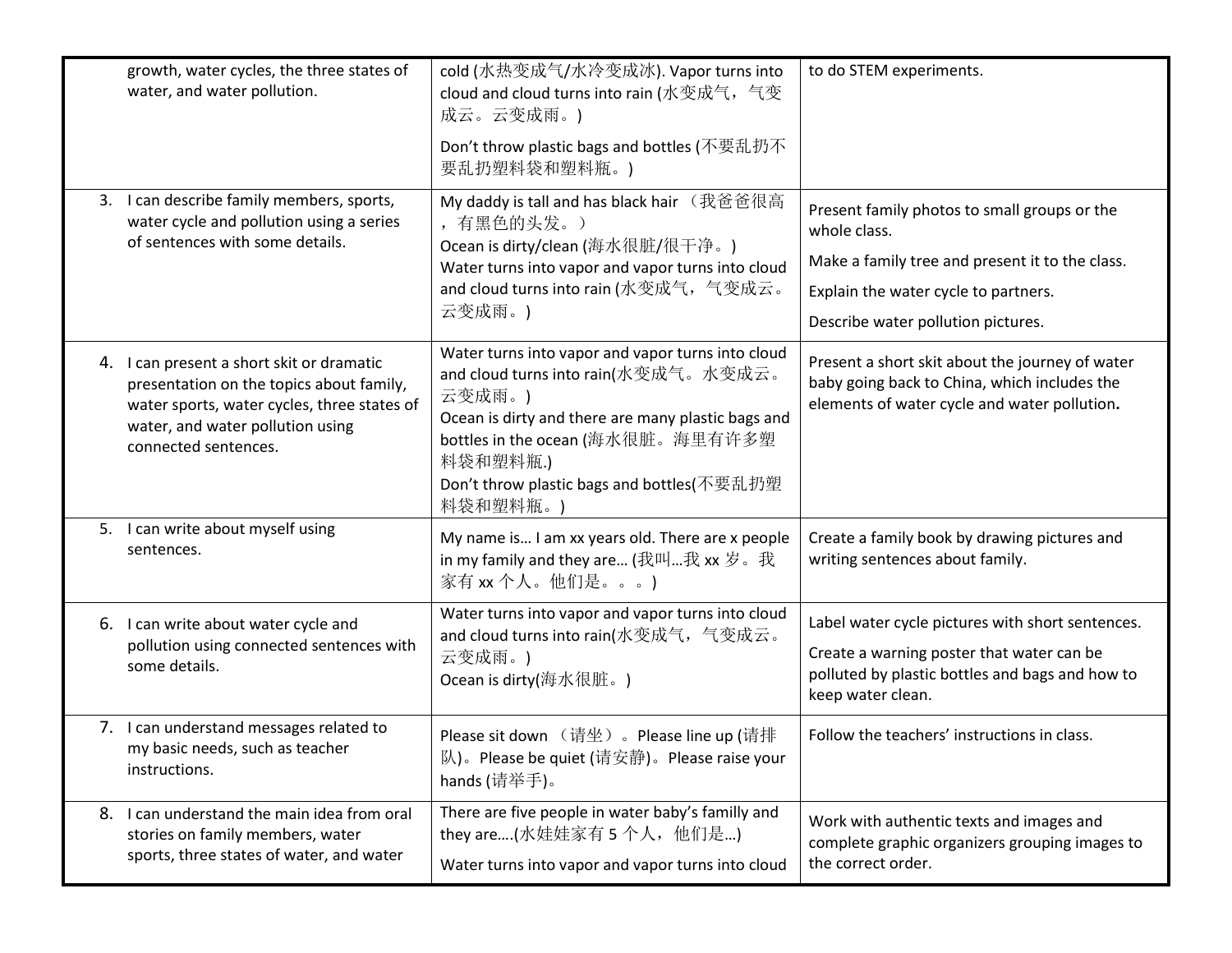| cycles).                                                                                                                                                          | and cloud turns into rain (水变成气, 气变成云。<br>云变成雨。)                                                                                                                                                       |                                                                                                             |
|-------------------------------------------------------------------------------------------------------------------------------------------------------------------|--------------------------------------------------------------------------------------------------------------------------------------------------------------------------------------------------------|-------------------------------------------------------------------------------------------------------------|
| I can understand directions and<br>9.<br>instructions in water-related STEM<br>activities.                                                                        | First (第一步), second (第二步), then (然后), last<br>(最后)<br>Turn into (变成)<br>Count (数), Think (想), Compare (比较), Results<br>(结果)                                                                            | Follow the directions and conduct the<br>experiments in the correct order.                                  |
| 10. I can understand the main ideas of texts<br>on selected familiar topics (family<br>members, colors, and water sports).                                        | There are five members in my family (我家里有 5<br>个人): Daddy(爸爸), Mommy(妈妈)Grandpa(爷<br>爷), Grandma(奶奶), and me (和我).<br>When blue meets yellow, it becomes green ( $\triangleq\psi$ )<br>蓝遇到小黄, 就变成了小绿。) | Fill out information on designed forms.<br>Match the texts to pictures.                                     |
| 11. I can understand basic information in<br>simple posters on topics, including ocean<br>creatures, three states of water, water<br>cycles, and water pollution. | Ocean is dirty(海水很脏。) There are plastic<br>bottles in the ocean (海水里有很多塑料瓶)。<br>Water turns into vapor and vapor turns into cloud<br>and cloud turns into rain(水变成气, 气变成云。<br>云变成雨。)                   | Sort out sequences of cards on water cycle with<br>only Chinese texts on cards.<br>Match texts to pictures. |

## **Materials & Other Resources**

Describe the primary resources that you plan to use for the program. Be specific so that these resources can be shared with other programs.

- **\*** Authentic texts and posters with Chinese pictures and characters [http://www.youtube.com/watch?v=L7m8BgzY0Y0;](http://www.youtube.com/watch?v=L7m8BgzY0Y0) [http://kid.chinese.cn/rhymes/article/2011-02/22/content\\_229046.htm](http://kid.chinese.cn/rhymes/article/2011-02/22/content_229046.htm) ; [http://www.56.com/u58/v\\_Njc0NzY2ODc.html](http://www.56.com/u58/v_Njc0NzY2ODc.html() \* Maps - China and the U.S.
- \* Flags Chinese and the U.S. flags
- \* Water cycle (print, Power Point and videos)
- \* STEM experiment materials
- \* Cultural resources music, dance, calligraphy, tea, dragon boat making, Chinese landscape painting, Chinese paper cutting, Origami.
- \* The journey of water babies (videos, puppets, pictures)